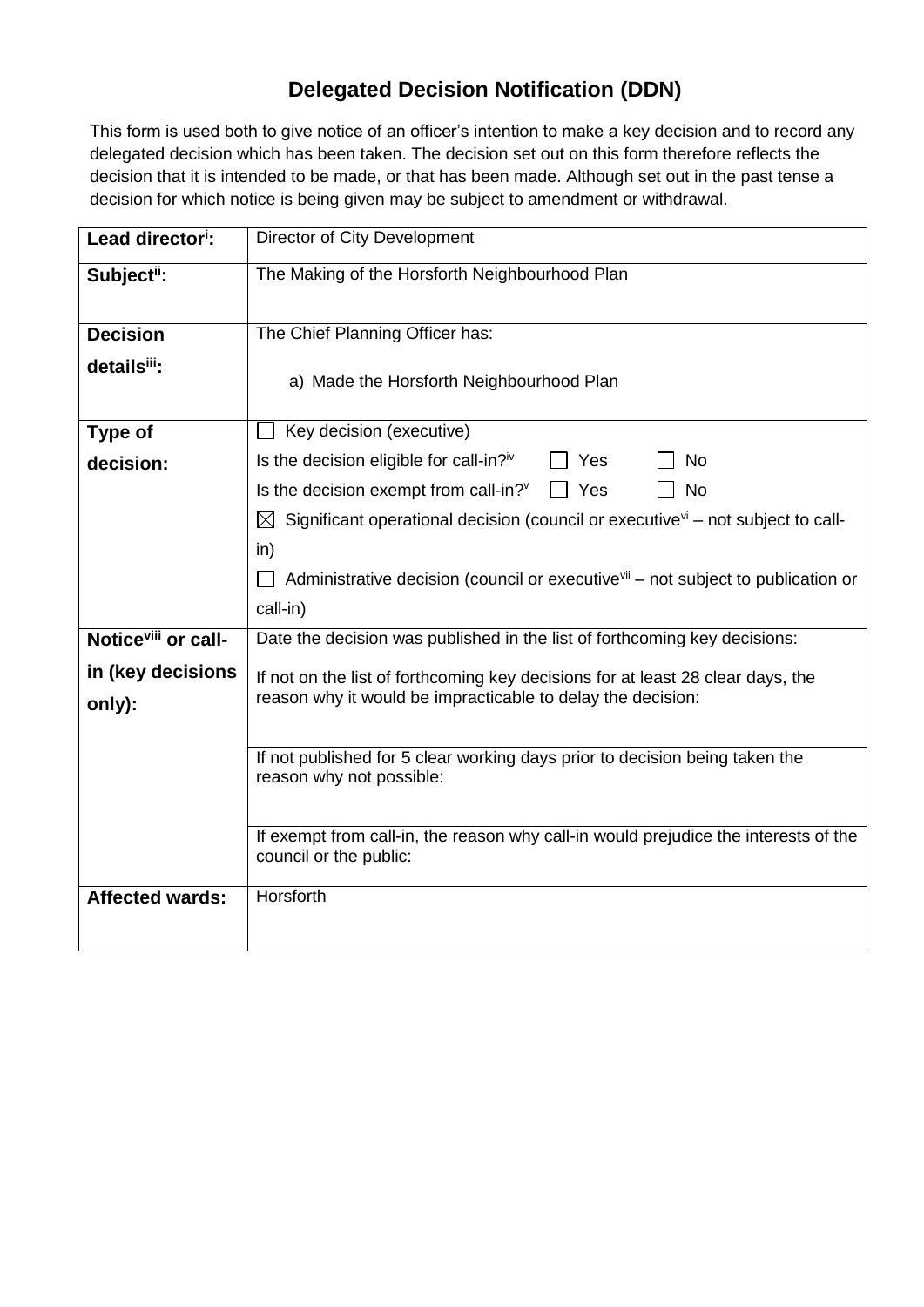| <b>Details of</b>           | <b>Executive Member</b>                                  | Date consulted: | Interest disclosed?ix             |  |
|-----------------------------|----------------------------------------------------------|-----------------|-----------------------------------|--|
| consultation                | Cllr L Mulherin                                          | 12/03/2020      | Yes Date of dispensation:         |  |
| undertaken:                 |                                                          |                 | $\boxtimes$<br>No                 |  |
|                             | <b>Ward Councillors:</b>                                 | Date consulted: | Interest disclosed?               |  |
|                             | Cllrs J Taylor, J                                        | 03/03/2020      | Yes Date of dispensation:         |  |
|                             | Shemilt and D                                            |                 | ⊠<br>No                           |  |
|                             | Collins                                                  |                 |                                   |  |
|                             | Others <sup>x</sup> please                               | Date consulted: | Interest disclosed?               |  |
|                             | specify:                                                 |                 | Yes Date of dispensation:         |  |
|                             |                                                          |                 | <b>No</b><br>$\boxtimes$          |  |
|                             |                                                          |                 |                                   |  |
| <b>Capital injection</b>    |                                                          |                 |                                   |  |
| approval                    | $\boxtimes$<br>No<br>Injection approval required?<br>Yes |                 |                                   |  |
| required:                   | (If yes, you must complete the Approval box below)       |                 |                                   |  |
|                             |                                                          |                 |                                   |  |
| <b>Capital</b>              |                                                          |                 | Capital scheme number:            |  |
| <b>Injection</b>            |                                                          |                 | XXXXX / XXX / XXX                 |  |
| approval                    |                                                          | Name:           |                                   |  |
|                             |                                                          | Title:          | Date:                             |  |
| <b>Contract details</b>     | Contract reference number                                |                 | Contract title:                   |  |
| (procurement                |                                                          |                 |                                   |  |
| decisions only)             |                                                          |                 | Supplier:                         |  |
|                             |                                                          |                 |                                   |  |
| Implementation              | Officer accountable for implementation                   |                 |                                   |  |
| (key decisions              |                                                          |                 |                                   |  |
| only)                       | Timescales for implementation <sup>xi</sup>              |                 |                                   |  |
|                             |                                                          |                 |                                   |  |
|                             |                                                          |                 |                                   |  |
| <b>Contact person:</b>      | Abbie Miladinovic                                        |                 | Telephone number <sup>xii</sup> : |  |
|                             |                                                          |                 | 0113 37 87260                     |  |
| <b>Decision maker</b>       |                                                          |                 | Date: 21 May 2020                 |  |
| or authorised               | David Feeney                                             |                 |                                   |  |
| signatory <sup>xiii</sup> : | Name: David Feeney                                       |                 |                                   |  |